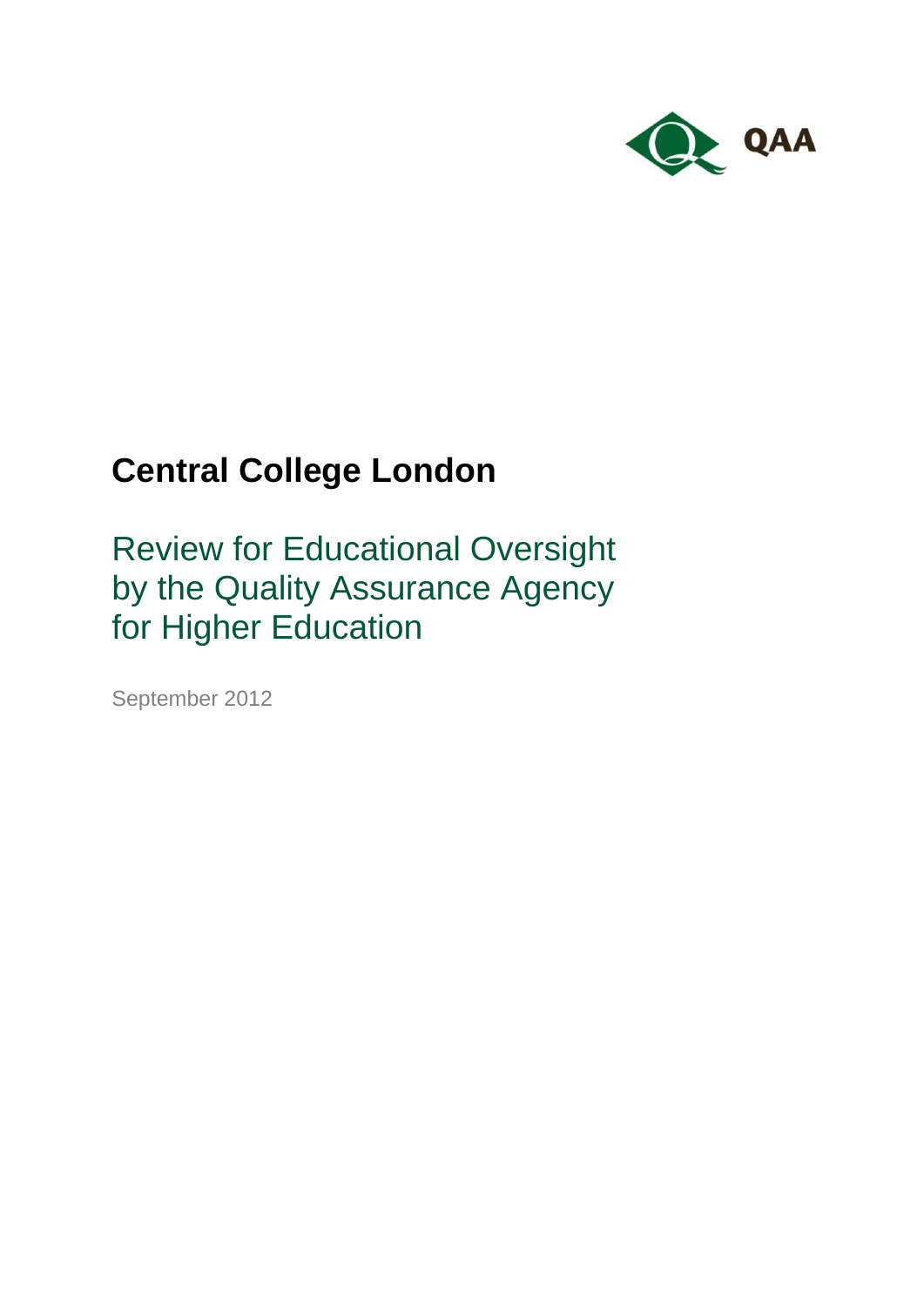# **Key findings about Central College London**

As a result of its Review for Educational Oversight carried out in September 2012, the QAA review team (the team) considers that there can be **confidence** in how the provider manages its stated responsibilities for the standards of the awards it offers on behalf of the University of West London, ATHE and NCFE.

The team also considers that there can be **confidence** in how the provider manages its stated responsibilities for the quality and enhancement of the learning opportunities it offers on behalf of this awarding body and organisations.

The team considers that **reliance can** be placed on the accuracy and completeness of the information that the provider is responsible for publishing about itself and the programmes it delivers.

### **Good practice**

The team has identified the following **good practice**:

providing weekly timetabled supervised study sessions (paragraph 2.6).

### **Recommendations**

The team has also identified a number of **recommendations** for the enhancement of the higher education provision.

The team considers that it is **advisable** for the provider to:

- clarify quality reporting structures and procedures (paragraph 1.1)
- employ effective student data analysis and target setting (paragraph 1.3)  $\bullet$
- apply assessment practices consistently (paragraph 1.9)
- undertake a comprehensive review of the alignment between documented policy and procedure (paragraph 2.1).

The team considers that it is **desirable** for the provider to:

- progress the implementation of structured recording of meetings (paragraph 1.2)
- formalise procedures for reporting and responding to external examiners (paragraph 1.7)
- develop criteria for lesson observations (paragraph 2.4)
- consider the provision of appropriate library resources on the premises (paragraph 2.13).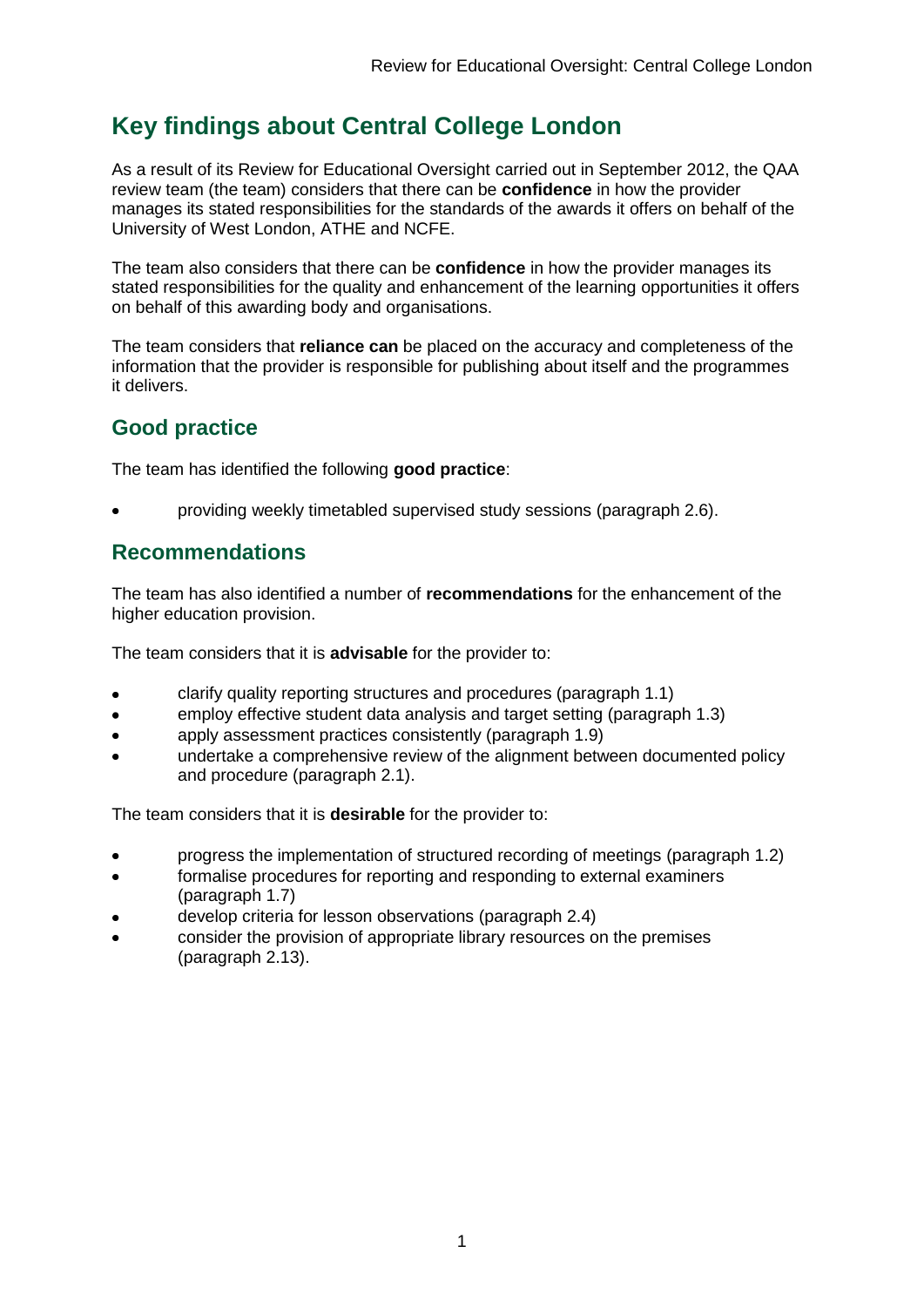# **About this report**

This report presents the findings of the **Review for Educational Oversight**<sup>1</sup> (REO) conducted by [QAA](#page-16-0) at Central College London (the provider; the College). The purpose of the review is to provide public information about how the provider discharges its stated responsibilities for the management and delivery of academic standards and the quality of learning opportunities available to students. The review applies to programmes of study that the provider delivers on behalf of the University of West London, ATHE and NCFE. The review was carried out by Dr Glenn Barr, Dr Victoria Lindsay, Dr Clive Marsland (reviewers), and Ms Brenda Hodgkinson (coordinator).

The review team conducted the review in agreement with the provider and in accordance with the *[Review for Educational Oversight:](http://www.qaa.ac.uk/Publications/InformationAndGuidance/Pages/REO-handbook.aspx) Handbook*. <sup>2</sup> Evidence in support of the review included:

- policy documents
- meetings with staff and students
- monitoring reports from the provider's awarding body and organisations
- progression agreement with the University of West London for its health programme
- course documentation
- publications for staff and students
- samples of assessed work.

The review team also considered the provider's use of the relevant external reference points:

- *The framework for higher education qualifications in England, Wales and Northern Ireland* (FHEQ)
- the Academic Infrastructure
- information supplied to the provider by its awarding body and organisations.

Please note that if you are unfamiliar with any of the terms used in this report you can find them in the [Glossary.](#page-16-1)

Central College London (the College) is a small private college established in 2009. It is situated in West London and the vast majority of its students are from China. It moved to its current premises on the site of the old Ealing film studios in 2010. According to its mission statement, the College aims to help students in a supportive environment using a blend of traditional and innovative educational environments. The focus of its courses is in the areas of business and health, with English language support available to all students.

There are 347 students studying at the College. Due to changes in UK Border Agency regulations, the 36 students on the level 6 BSc programme were registered and studying with the College's awarding body but are being taught collaboratively with College staff.

At the time of the review, the provider offered the following higher education programmes, listed beneath their awarding body and organisations, with student numbers in brackets:

#### **University of West London**

-

Level 6 BSc (Hons) in Nursing and Healthcare - top-up award (36)

www.gaa.ac.uk/InstitutionReports/types-of-review/tier-4.

www.gaa.ac.uk/publications/informationandguidance/pages/reo-handbook.aspx.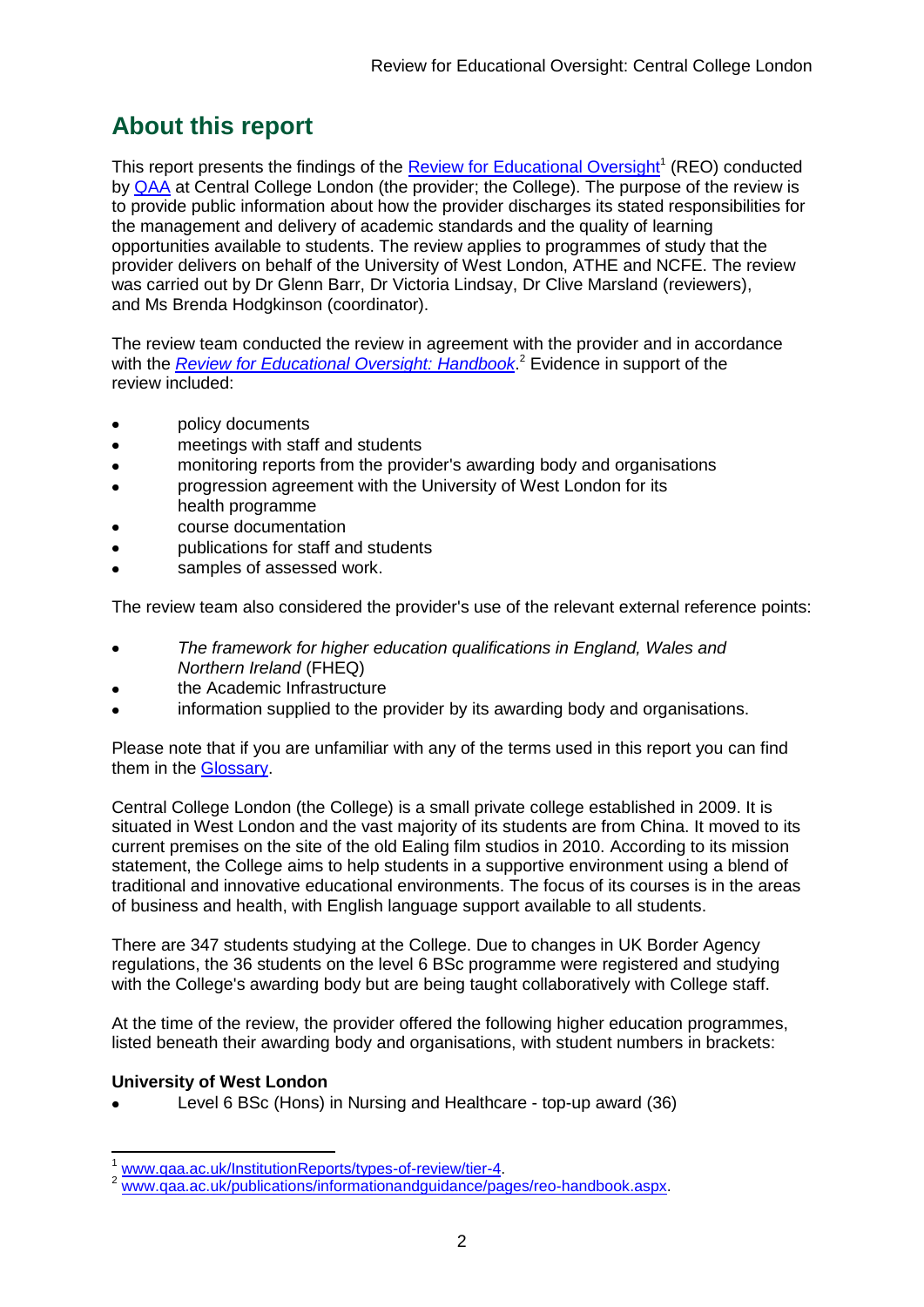#### **ATHE**

- Level 4 Extended Diploma in Management of Health and Social Care (0)
- Level 5 Extended Diploma in Management of Health and Social Care (0)  $\bullet$
- Level 6 Diploma in Healthcare Management (0)
- Level 4 Extended Diploma in Management (0)
- Level 5 Extended Diploma in Management (0)
- Level 6 Diploma in Management (0)
- Level 7 Diploma in Strategic Management (5)

#### **NCFE**

- Diploma in Health and Social Care (8)
- Advanced Diploma in Health and Social Care (89)
- Diploma in Business Management (51)
- Advanced Diploma in Business Management (194)

### **The provider's stated responsibilities**

The BSc (Hons) in Nursing and Healthcare is a University of West London top-up award. It is a university programme delivered collaboratively by the College and the University. They work closely in the admissions process and delivery, with the University setting and second marking assignments.

The College is responsible for the recruitment and admission of students to the NCFE and ATHE awards. For the NCFE programmes, the College has responsibility for setting and marking assessments, teaching, student support and learning resources. For those awarded by ATHE, the curriculum and setting of assessments is undertaken by the awarding organisation, with responsibility for delivery and student support lying with the College.

### **Recent developments**

The College has recently developed a course in media studies and, although not currently available, it is one of the future developments planned to expand the range of courses delivered.

### **Students' contribution to the review**

Students studying on higher education programmes at the provider were invited to present a submission to the review team. They prepared a short video containing summaries of their personal experiences at the College. They were given technical help by College staff. Their talks covered all aspects of the provision from their admission, through arrival, to studying at the College and the support they are given. The coordinator met students at the preparatory meeting. On the first day of the review, the team was able to meet six students studying a range of the programmes offered.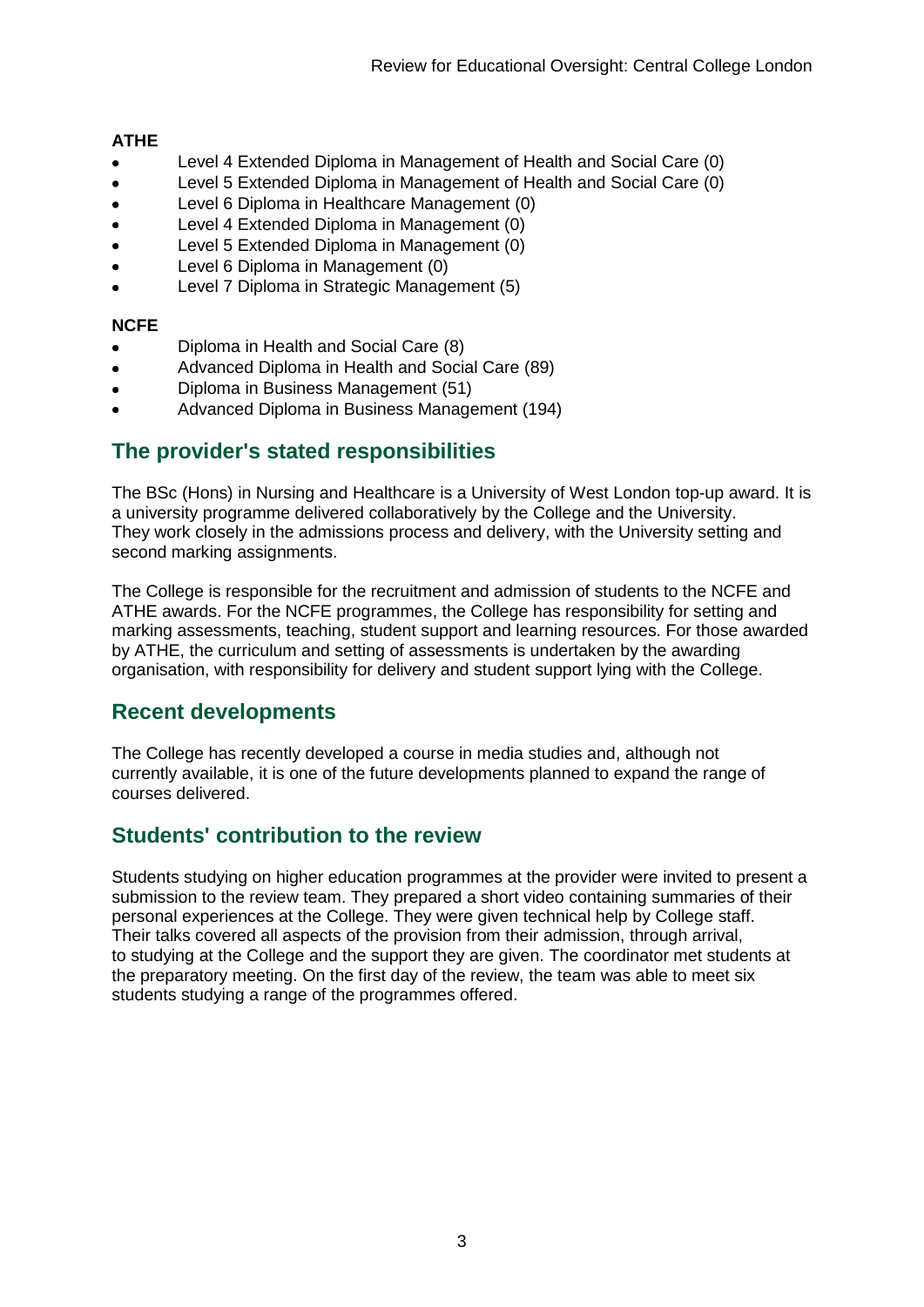# **Detailed findings about Central College London**

### **1 Academic standards**

#### **How effectively does the provider fulfil its responsibilities for the management of academic standards?**

1.1 Responsibility for academic standards within the College, in practice, rests with individual programme assessment boards chaired by the Academic Principal, who is also a member of the Senior Management Team. The Academic Principal takes the lead across programme committees, assessment boards and programme assessment boards. The College's Managing Director currently holds the position of Academic Principal on an interim basis. It is anticipated that a new appointment to this pivotal role will be made in the near future, which will uphold separate academic representation at a senior level. The reporting structure requires that each assessment board considers module reports. However, College documentation does not effectively illustrate the hierarchical standing of each committee responsible for management processes within the College. For example, although it is referred to as having a key role, the Advisory Panel appears not to have responsibility for academic standards and has purely a consultative role. The team considers it advisable that the College clarifies its quality reporting structures and procedures.

1.2 Recording processes in the College lack consistency and so difficulties arise in ensuring that issues have reached a satisfactory resolution or whether meetings have been held in accordance with the Staff Handbook and committee terms of reference. The team noted that the College's meeting schedule was disrupted by the departure of the Academic Principal and that this had an impact on the formal meeting cycle. Therefore, the team considers it desirable that the College progresses with the implementation of structured recording of meetings.

1.3 The College makes limited use of management information as part of its reporting process. Programme-level achievement rates are not featured in annual monitoring reports, or considered by assessment boards or the Senior Management Team. The team identified low levels of student achievement in samples of student work and in module reports. The Senior Management Team and assessment boards monitor student performance at module level, but were unable to consider student data that might enable proactive management of issues affecting progression and retention. The team concludes that it is advisable for the College to employ effective student data analysis and target setting.

#### **How effectively are external reference points used in the management of academic standards?**

1.4 College policies and procedures relevant to academic standards are aligned with the Academic Infrastructure. Senior staff have begun to engage with mapping of the *Code of practice for the assurance of academic quality and standards in higher education* (the *Code of practice*), for example in relation to the appointment of external examiners. The College also refers to awarding body and organisations documents and regulations that have been mapped against the Academic Infrastructure. Teaching staff confirmed a rudimentary understanding of the sections of the *Code of practice* relevant to academic standards and to FHEQ.

1.5 The College has effectively engaged with employers and professional bodies in developing new programmes in media studies.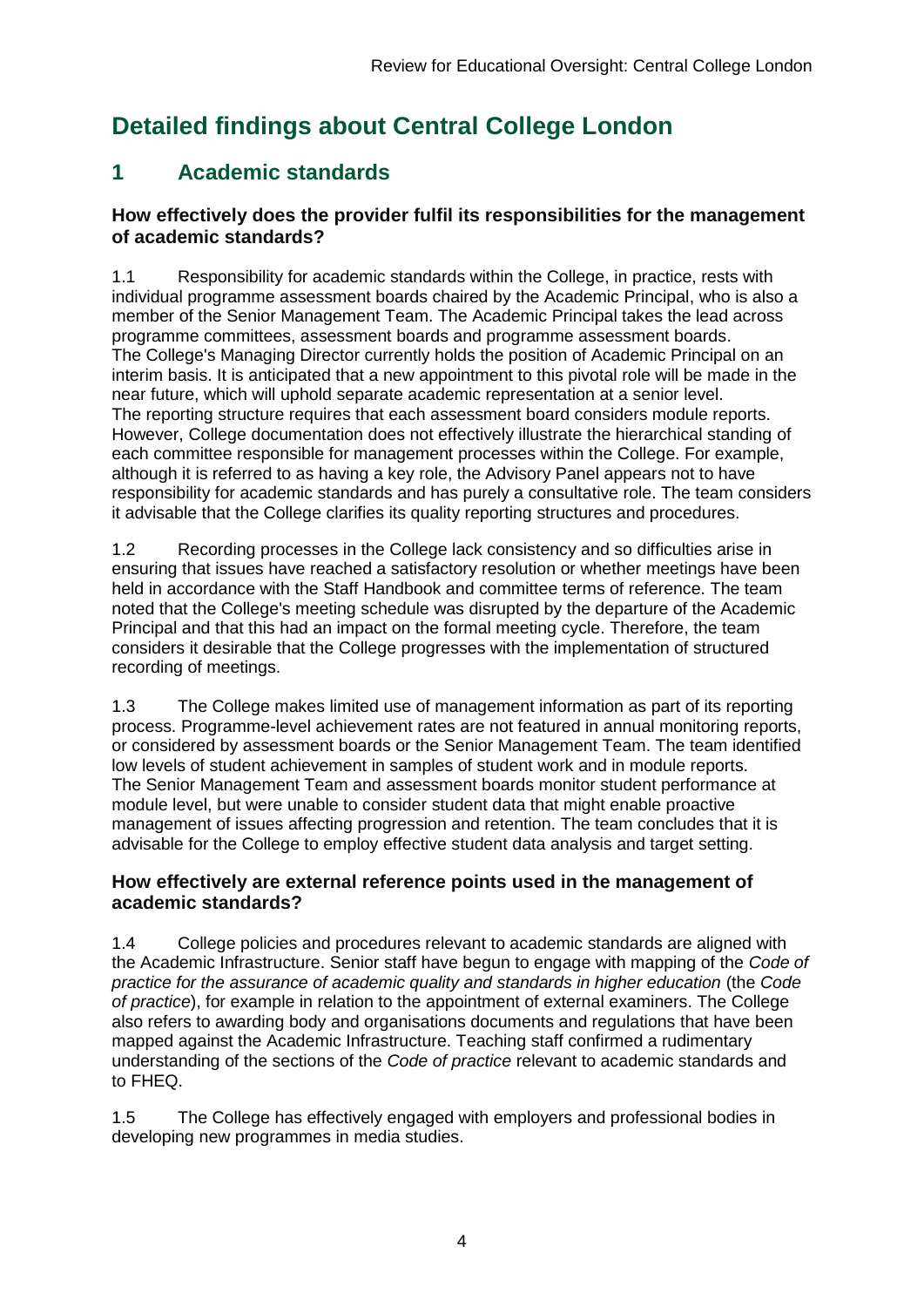1.6 The College is currently seeking to move its curriculum offer from NCFE provision to ATHE. This is allowing the College to more directly engage with the Qualifications and Credit Framework as an external reference point.

#### **How does the provider use external moderation, verification or examining to assure academic standards?**

1.7 Assessment boards consider module reports and these provide thorough monitoring of student performance at individual and module level. For diploma programmes, ATHE sets assessments and NCFE delegates this to the College. The College has enhanced the externality of the assessment process by appointing external examiners for these programmes. When appointing to these posts, the College reported that it had considered the precepts of the *Code of practice*, *Section 4: External examining*. However, the role of an external examiner at the College is not yet fully developed and the College acknowledged, in particular, the need to formalise its procedures in responding to external examiners' reports. Reporting external examiners' conclusions to students has not yet been implemented. However, this has been discussed and will be effected in the next academic year. The team considers that it is desirable for the College to formalise its procedures in reporting and responding to its external examiners.

1.8 Effective cross moderation is in place to assure the maintenance of academic standards for the University of West London programme, with the University setting and second marking all assessments and appointing external examiners.

1.9 The College has been working with its awarding body and organisations to develop assessment and verification procedures to ensure there is effective management of the process. Students reported that they received verbal feedback on their work, which they found valuable. However, consideration of student work shows some variability in assessment practice. Some assignment briefs are detailed and allow students to demonstrate their knowledge, while others lack clarity. There is some constructive written feedback to students explicitly linked to the learning outcomes, while other examples contain few annotations and little guidance on how to improve. Recording of second marking is basic, lacking evidence of academic discussion and review. The team regards it advisable for the College to apply their assessment practices consistently.

The review team has **confidence** in the provider's management of its responsibilities for the standards of the awards it offers on behalf of its awarding body and organisations.

## **2 Quality of learning opportunities**

#### **How effectively does the provider fulfil its responsibilities for managing and enhancing the quality of learning opportunities?**

2.1 The responsibilities for the management of the quality of learning opportunities and reporting arrangements reflect those in paragraph 1.1 in relation to standards. The College has developed a broad set of policy documents listed in the Staff Handbook and reproduced as appropriate in the Student Handbook. However, the policies are inconsistently documented and some are unclear. The Student Handbook contains a policy that encompasses both complaints and appeals. The academic misconduct policy includes a limited section on plagiarism and, in their review of student work, the team found some inconsistent application of the plagiarism procedures and retake and mitigation policies. The College reported that the Staff Handbook, together with all the policies contained in it,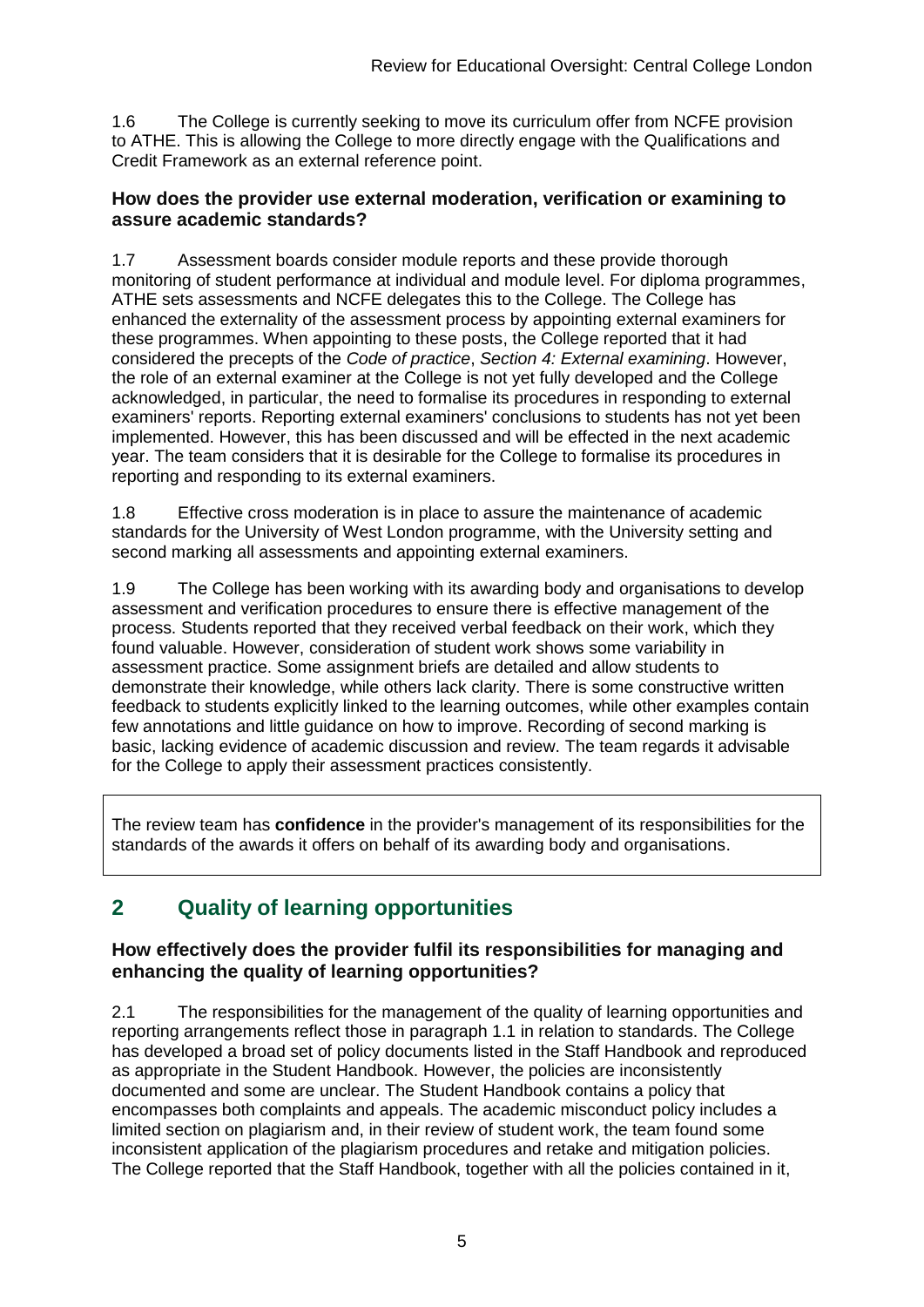is being revised. The team considers that, in order to ensure the information provided to staff and students is consistent and accurately reflects current practice, it is advisable that the College undertakes a comprehensive review of the alignment of documented policy with procedure.

#### **How effectively are external reference points used in the management and enhancement of learning opportunities?**

2.2 As noted at paragraph 1.4, the College is in the early stages of mapping its processes to the *Code of practice*.

#### **How does the provider assure itself that the quality of teaching and learning is being maintained and enhanced?**

2.3 There is a teaching and learning policy in place that supports staff use of a variety of teaching methods in the classroom. Activities are tailored to student needs and there is a focus on interactive learning, including case studies, group and individual work. Class size allows individuals to interact with the tutors and students are complimentary about their classroom experience.

2.4 The teaching team is small and staff share best practice across programmes and disciplines. There is informal peer observation by staff teaching on individual modules to exchange ideas. An institutional lesson observation policy is in place. Staff are observed by the College Principal and, on appointment, new staff observe more experienced staff. Although a pro forma is used, there are no criteria for formulating judgements in observations and there is no mapping against the teaching and learning policy. In order to enhance these existing processes the team considers it desirable that the College develops criteria for its lesson observations.

#### **How does the provider assure itself that students are supported effectively?**

2.5 The College has a robust admissions and induction process in place. Students must complete an application form, undertake an interview, sometimes by telephone, and provide the College with evidence of their qualifications. When agents are used, the final admissions decision rests with the College. Students are provided with a range of pre-arrival information. There is also a pre-course reading week which helps orientate students to their chosen programme. On arrival, a Welfare Officer is available to help students with accommodation and other personal issues. There are multiple entry points to each programme and there is an induction session on each occasion. Students who commence their studies outside the normal start points are provided with a personalised induction.

2.6 Students are provided with academic and pastoral support. In addition to subject-specific classes, students attend an Academic Skills Module. This has been developed to provide students with additional study skills, including the use of IT and academic writing. There is a set of virtual resources hosted on the virtual learning environment to support class lessons. Students are able to approach staff informally for additional support. Language support is provided to students every Friday afternoon. In addition to their subject-specific class contact hours, students are required to attend four hours of timetabled supervised study each week. Staff are present in the classroom during this time to provide study support for students on their current work and to give additional feedback on completed pieces of assessment. Students report that they find these sessions useful. The reviewers considered that the timetabled supervised study sessions are good practice.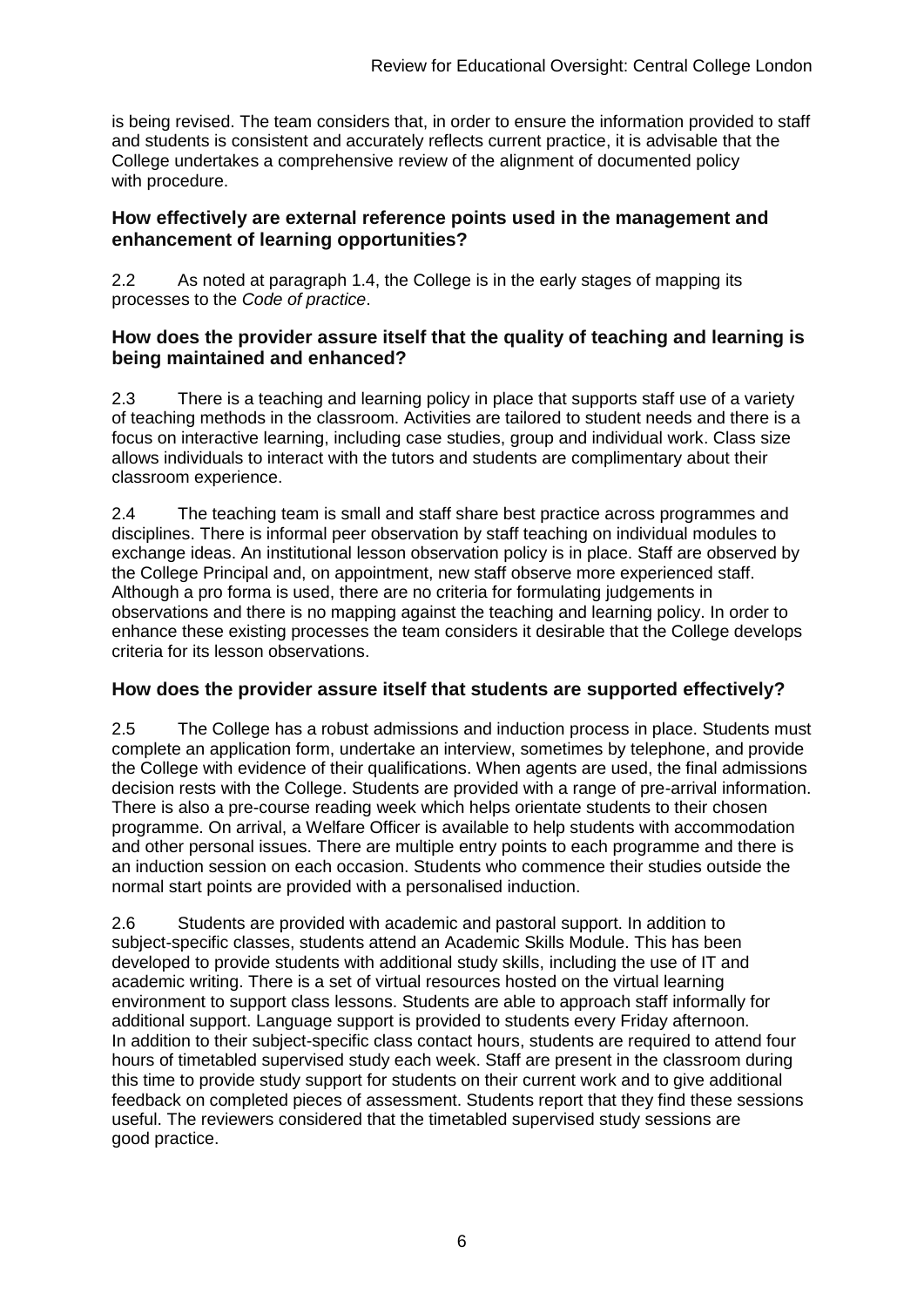2.7 The College is effective in responding to the student voice, but has identified student engagement as a feature for further development. Student representatives have been in place since September 2011, but their role has no formal status and they do not appear in the committee structure. Over the last year a student representative policy has been developed and it will be introduced in the forthcoming academic year.

2.8 The College undertakes a number of surveys, including admissions, student services, module evaluations, programme evaluations and a graduate survey. Analysis focuses on quantitative findings and the qualitative data does not appear in the feedback summaries. Survey data is reviewed by the relevant department and considered by the Senior Management Team. Feedback is provided to students through the student representative. Staff and students were able to provide examples of changes that had been made in response to student feedback.

2.9 The College provides a supportive environment for the students. Pastoral support is initially provided through the administration office team. Academic staff are available for further support. A formal tutorial system will be implemented during the next academic year. Students were complimentary about the support received from all College staff, which they reported as a real strength.

#### **What are the provider's arrangements for staff development to maintain and/or enhance the quality of learning opportunities?**

2.10 An appropriate staff development policy is in place and this recognises the value of having well qualified and committed staff. Staff are appointed with appropriate levels of discipline qualifications. All new staff are separately inducted into their roles and are allocated a mentor. All members of the academic staff receive appropriate staff development in learning and teaching, teaching practice and management issues. There is a College annual staff development day, which covers a wide range of current issues, including those associated with learning and teaching development. Lesson observation reports are used in annual reviews and to identify continuing professional development needs. More detailed records of staff development activities, both for evidencing staff development and for enhancement purposes, would be beneficial.

2.11 The College expects staff to have or be working towards a teaching qualification and staff confirmed that they would be supported in realising these goals. Staff also confirmed that they are supported to attend conferences relevant to their teaching and research as appropriate. The College has an aspiration that all its staff should hold a Fellowship of the Higher Education Academy. Excellence in teaching is rewarded by salary increases, and is determined by examination results and student feedback.

#### **How effectively does the provider ensure that learning resources are accessible to students and sufficient to enable them to achieve the learning outcomes?**

2.12 Physical resources for students include well equipped and well appointed lecture theatres, which regularly operate with numbers below maximum capacity. There is also a large computer teaching room containing up-to-date computing facilities. There is a modern, welcoming and professionally equipped reception area, which has a well maintained noticeboard containing key student information, including the College's timetable and awarding body and organisations' examination schedules.

2.13 A range of educational information is made available to students through the College's virtual learning environment. All are of good quality and are also made available in paper copy at the start of each module. Students report that the virtual learning environment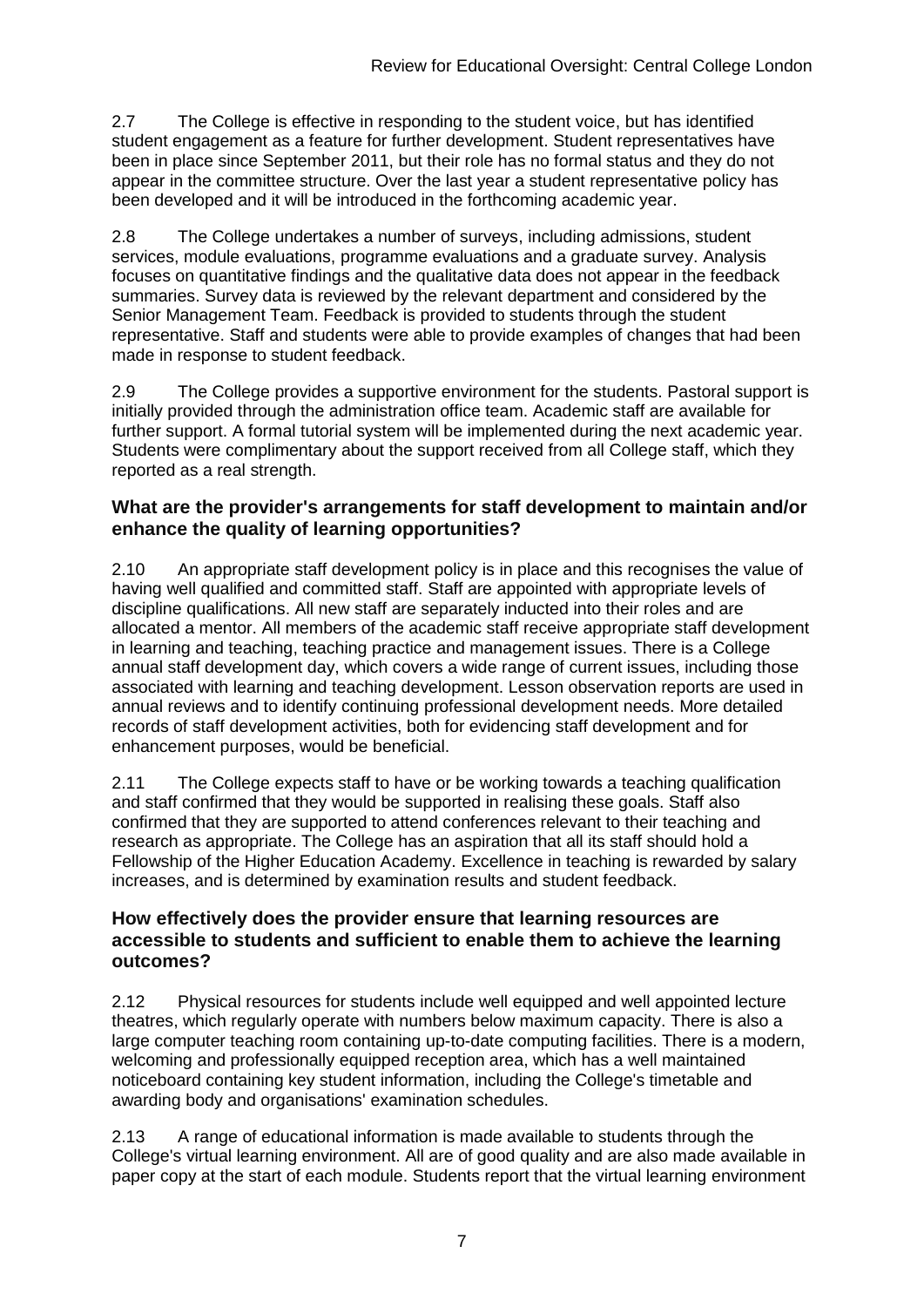is straightforward, easy to use, and has improved in its scope and efficacy during their time at the College. There is an e-learning library resource available to students through the virtual learning environment. However, there is no library on the premises. In the light of student comments and reasonable expectations for such a provision, as acknowledged by the interim Academic Principal, the team considers it desirable that the College considers the provision of appropriate library resources on the premises.

The review team has **confidence** that the provider is fulfilling its responsibilities for managing and enhancing the quality of the intended learning opportunities it provides for students.

### **3 Public information**

#### **How effectively does the provider's public information communicate to students and other stakeholders about the higher education it provides?**

3.1 The College publishes all relevant information about its higher education provision and facilities in electronic format on its website. The content, primarily directed at potential students, is clear and easy to navigate. Although the team found that the status of programmes advertised was not always clear, students confirmed that the information they received before and during enrolment was appropriate, accurate, and allowed them to make informed choices about their applications to the College. The College also provides hard copies of its Prospectus to all students and other stakeholders on request and at student registration.

#### **How effective are the provider's arrangements for assuring the accuracy and completeness of information it has responsibility for publishing?**

3.2 A Public Information Policy has recently been developed, which sets out clear lines of responsibility and accountability for ensuring that information is accurate and complete. Publishing and ensuring the accuracy of public information are principally the responsibility of the College. However, it does work with its awarding body and organisations to ensure the currency and accuracy of information relevant to accredited programmes and other awards. The Academic Principal has overall responsibility for ensuring that public information is accurate and fit for purpose. This post holder delegates to the Marketing Officer the day-to-day and operational responsibilities for public information. The Senior Management Team meets the Marketing Officer periodically to provide collective oversight of processes, and academic staff are consulted in relation to curriculum content.

3.3 There is an updating and checking schedule undertaken either by the relevant academic tutor or member of the administrative team. For major documents such as the College's Prospectus, a number of key stakeholders, including the Head of Centre Operations, academic staff, the Marketing Officer and the marketing team are consulted. All information is then passed to the Marketing Officer who controls uploading and publication.

The team concludes that **reliance can be placed** on the accuracy and completeness of the information that the provider is responsible for publishing about itself and the programmes it delivers.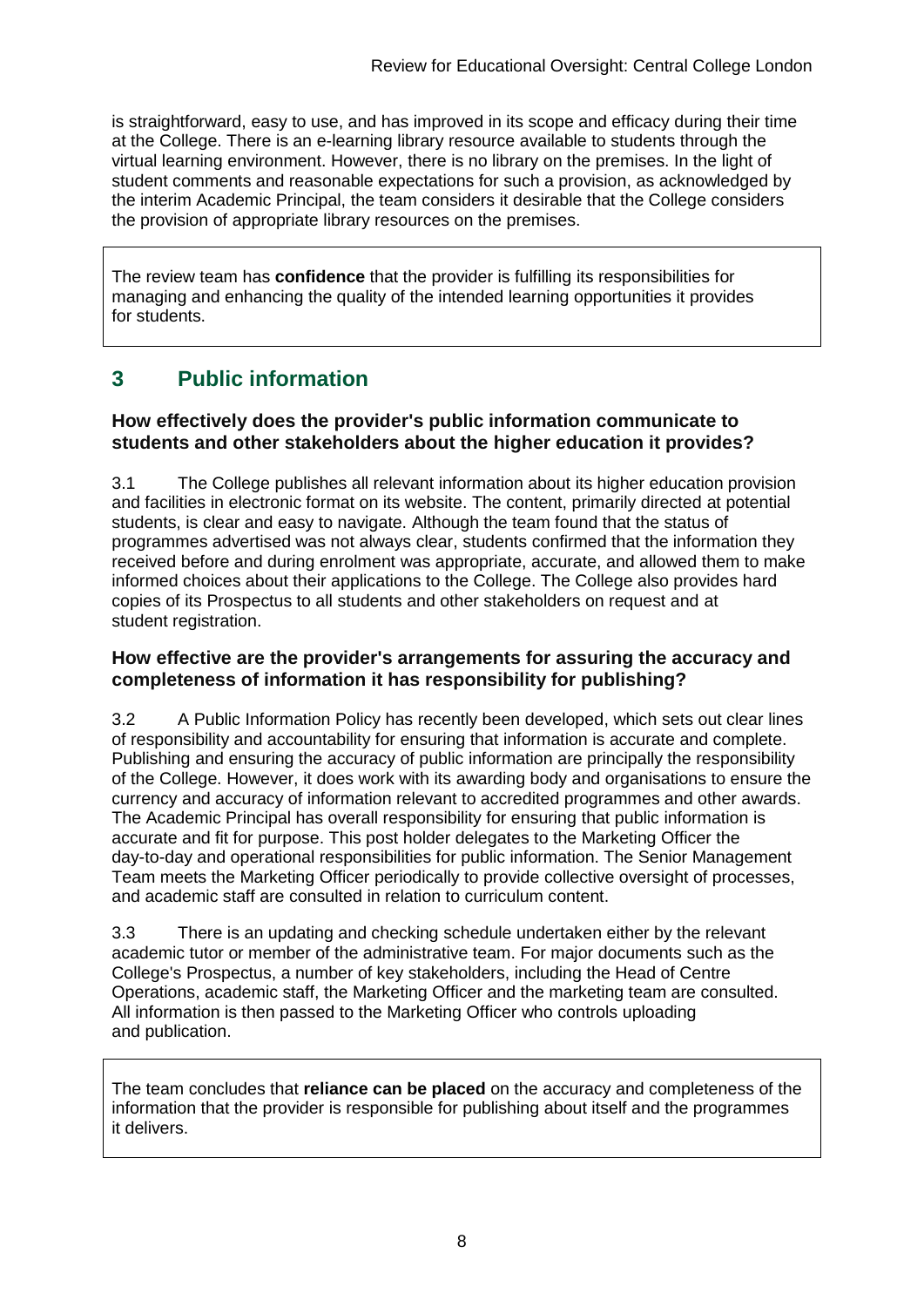# **Action plan<sup>3</sup>**

| Central College London action plan relating to the Review for Educational Oversight September 2012                                         |                                                                                                                                                                                                                                          |                        |                                                                   |                                                                                                       |                              |                                                                                                                                                                                     |
|--------------------------------------------------------------------------------------------------------------------------------------------|------------------------------------------------------------------------------------------------------------------------------------------------------------------------------------------------------------------------------------------|------------------------|-------------------------------------------------------------------|-------------------------------------------------------------------------------------------------------|------------------------------|-------------------------------------------------------------------------------------------------------------------------------------------------------------------------------------|
| <b>Good practice</b>                                                                                                                       | <b>Action to be taken</b>                                                                                                                                                                                                                | <b>Target</b><br>date  | <b>Action by</b>                                                  | <b>Success</b><br>indicators                                                                          | <b>Reported to</b>           | <b>Evaluation</b>                                                                                                                                                                   |
| The review team<br>identified the following<br>areas of good practice<br>that are worthy of wider<br>dissemination within the<br>provider: |                                                                                                                                                                                                                                          |                        |                                                                   |                                                                                                       |                              |                                                                                                                                                                                     |
| • providing weekly<br>timetabled<br>supervised study<br>sessions<br>(paragraph 2.6).                                                       | Monitor at the end of<br>each module for all<br>sessions the<br>effectiveness of<br>supervised study<br>sessions<br>Identify further areas<br>of improvement for<br>session delivery and<br>scheduling at the end<br>of every six months | 3<br>December<br>2012  | Office Manager,<br>programme<br>leaders and all<br>module leaders | Improvement of<br>module<br>assessments<br>results<br>Positive feedback<br>from staff and<br>students | Academic<br>Principal        | <b>Statistical results</b><br>of module<br>assessment<br>Student survey<br>Feedback from<br>students, student<br>representatives,<br>academic tutors<br>and administration<br>staff |
| <b>Advisable</b>                                                                                                                           | <b>Action to be taken</b>                                                                                                                                                                                                                | <b>Target</b><br>date  | <b>Action by</b>                                                  | <b>Success</b><br><b>indicators</b>                                                                   | <b>Reported to</b>           | <b>Evaluation</b>                                                                                                                                                                   |
| The team considers<br>that it is <b>advisable</b> for<br>the provider to:                                                                  |                                                                                                                                                                                                                                          |                        |                                                                   |                                                                                                       |                              |                                                                                                                                                                                     |
| • clarify quality<br>reporting structures<br>and procedures                                                                                | Create terms of<br>reference for<br>individual<br>committees,                                                                                                                                                                            | 30<br>November<br>2012 | Academic<br>Principal                                             | Lists of<br>responsibilities of<br>programme<br>committees.                                           | Senior<br>Management<br>Team | Minutes of<br>committees and<br>assessment<br>boards with                                                                                                                           |

The provider has been required to develop this action plan to follow up on good practice and address any recommendations arising from the review. QAA monitors progress<br>The provider has been required to develop this action against the action plan, in conjunction with the provider's awarding body and organisations.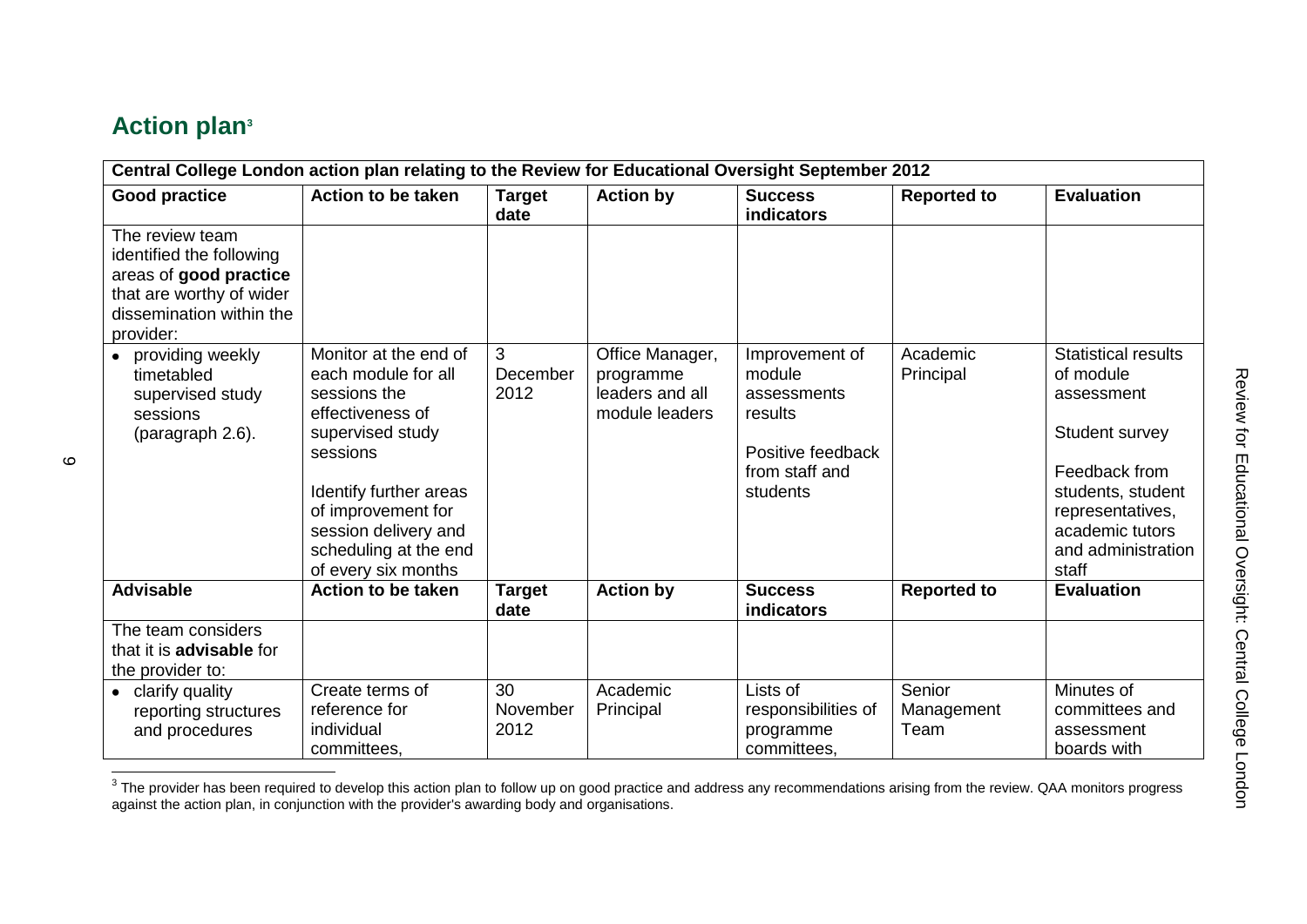| (paragraph 1.1)                                                                       | identifying clear<br>designation of<br>responsibilities<br>Review flow chart to<br>clarify the quality<br>reporting hierarchy<br>and structure<br>Review policies<br>related to the<br>programme<br>committees,<br>assessment board<br>and programme<br>assessment board<br>Update staff and<br>student handbooks<br>and communicate all<br>changes to staff<br>and students<br>Review the<br>effectiveness of | January<br>2013 | Operations<br>Manager and<br>Academic<br>Principal<br>Public<br>Information<br>Officer<br>Office Manager,<br>Academic | assessment<br>board and<br>programme<br>assessment<br>board<br><b>Reviewed flow</b><br>chart of quality<br>reporting structure<br>with evaluation<br>schedule<br>Accurate<br>information<br>updated in the<br>staff and student<br>handbook and all<br>other public<br>information<br>documents |                                                    | reporting<br>responsibilities<br>identified against<br>the reviewed<br>flow chart<br>Review report to<br>Academic<br>Principal and<br>Operations<br>Manager |
|---------------------------------------------------------------------------------------|----------------------------------------------------------------------------------------------------------------------------------------------------------------------------------------------------------------------------------------------------------------------------------------------------------------------------------------------------------------------------------------------------------------|-----------------|-----------------------------------------------------------------------------------------------------------------------|-------------------------------------------------------------------------------------------------------------------------------------------------------------------------------------------------------------------------------------------------------------------------------------------------|----------------------------------------------------|-------------------------------------------------------------------------------------------------------------------------------------------------------------|
|                                                                                       | quality reporting<br>procedure                                                                                                                                                                                                                                                                                                                                                                                 |                 | Principal and<br>Operations<br>Manager                                                                                |                                                                                                                                                                                                                                                                                                 |                                                    |                                                                                                                                                             |
| employ effective<br>student data<br>analysis and target<br>setting (paragraph<br>1.3) | Review and update<br>the current system for<br>the collection,<br>recording and<br>analysis of<br>student data                                                                                                                                                                                                                                                                                                 | 30 June<br>2013 | Academic<br>Principal, Office<br>Manager,<br>programme<br>leaders and<br>Operations<br>Manager                        | The use of a<br>functional data<br>recording and<br>analysis system,<br>providing<br>comparable and<br>sufficient                                                                                                                                                                               | Operations<br>Manager and<br>Academic<br>Principal | Use of data at<br>assessment<br>boards -<br>assessment board<br>minutes                                                                                     |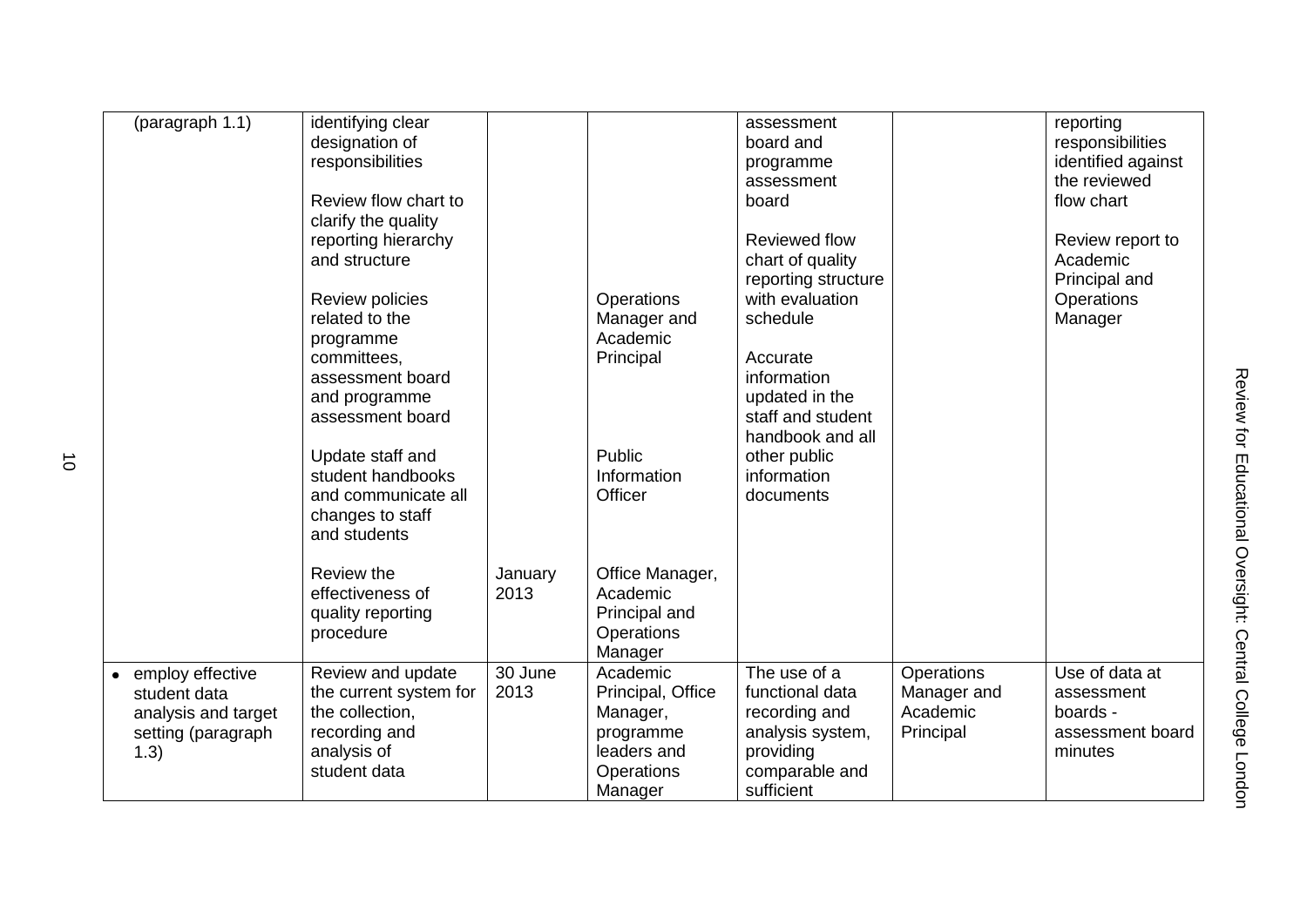|                                                            | Identify areas of<br>modification of<br>current student data<br>collection, recording<br>and analysis system<br>in the programme<br>committees and<br>Senior Management<br>Team meetings |                        |                                                                              | information for<br>assessment of<br>student<br>performance<br>across academic<br>years |                                         | Use of data by<br>staff in student<br>review and<br>feedback -<br>programme<br>meetings<br>Student feedback |
|------------------------------------------------------------|------------------------------------------------------------------------------------------------------------------------------------------------------------------------------------------|------------------------|------------------------------------------------------------------------------|----------------------------------------------------------------------------------------|-----------------------------------------|-------------------------------------------------------------------------------------------------------------|
|                                                            | Complete<br>modifications                                                                                                                                                                |                        | <b>Office Manager</b><br>and programme<br>leaders                            |                                                                                        |                                         |                                                                                                             |
|                                                            | Review and confirm<br>the updated student<br>data recording and<br>analysis system                                                                                                       |                        | Academic<br>Principal, Office<br>Manager and<br>programme<br>leaders         |                                                                                        |                                         |                                                                                                             |
|                                                            | Communicate to all<br>staff the new system                                                                                                                                               |                        | Academic<br>Principal and<br>Public<br>Information<br>Officer                |                                                                                        |                                         |                                                                                                             |
|                                                            | Review the<br>effectiveness of new<br>system with users                                                                                                                                  |                        | Academic<br>Principal,<br>programme<br>leaders and<br><b>Officer Manager</b> |                                                                                        |                                         | Review report to<br>Academic<br>Principal,<br>programme<br>leaders and Office<br>Manager                    |
| apply assessment<br>$\bullet$<br>practices<br>consistently | Revise and<br>standardise<br>assessment marking                                                                                                                                          | 17<br>December<br>2012 | Academic<br>Principal and<br>programme                                       | Satisfactory<br>feedback from<br>external                                              | Academic<br>Principal and<br>Operations | Comments from<br>internal verifiers<br>and external                                                         |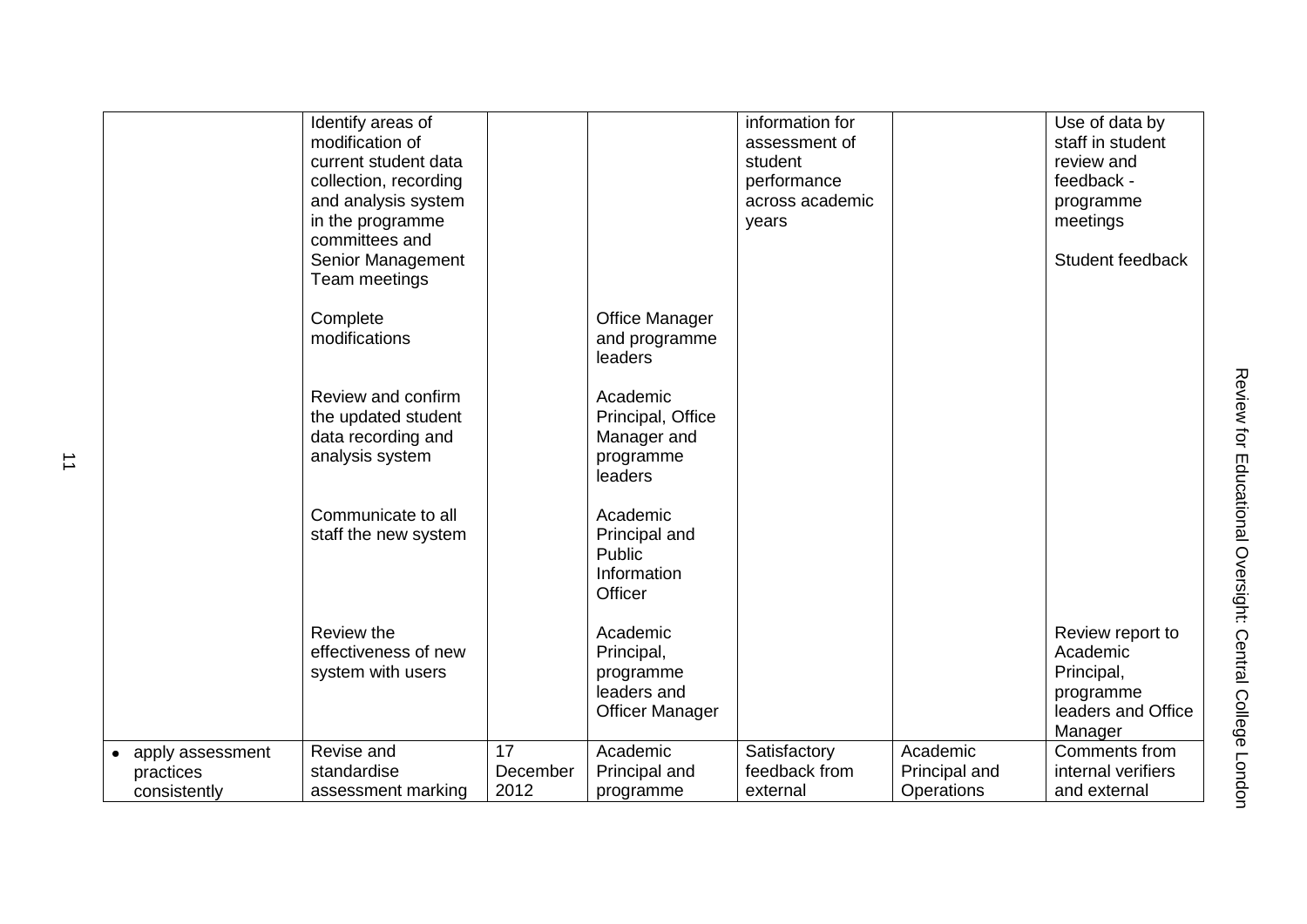| (paragraph $1.\overline{9}$ )                                                                            | through the use of a<br>new template and<br>communicate to all<br>teaching staff                                        |                        | leaders                                           | examiners on this<br>particular issue<br>Evidenced<br>application of new                   | Manager                                                                     | examiners on the<br>details of<br>feedback provided<br>on written<br>assignments                  |
|----------------------------------------------------------------------------------------------------------|-------------------------------------------------------------------------------------------------------------------------|------------------------|---------------------------------------------------|--------------------------------------------------------------------------------------------|-----------------------------------------------------------------------------|---------------------------------------------------------------------------------------------------|
|                                                                                                          | Attendance at the<br>assessment<br>standardisation event                                                                |                        | Programme<br>leaders                              | assessment<br>feedback<br>practices across                                                 |                                                                             | Student feedback                                                                                  |
|                                                                                                          | organised by the<br>awarding body and<br>organisations                                                                  |                        |                                                   | all subject areas                                                                          |                                                                             | Evidence of<br>detailed and<br>written feedback<br>provided on the                                |
|                                                                                                          | <b>Review student</b><br>feedback practices                                                                             |                        | Office Manager                                    |                                                                                            |                                                                             | marking sheet and<br>within the<br>assessment                                                     |
|                                                                                                          |                                                                                                                         |                        |                                                   |                                                                                            |                                                                             | material for written<br>assessments                                                               |
| undertake a<br>comprehensive<br>review of the<br>alignment between<br>documented policy<br>and procedure | Set up a task force to<br>initiate a review of<br>the internal<br>communication<br>process                              | 28<br>February<br>2013 | Public<br>Information<br>Officer                  | Implementation of<br>recommendations<br>from task force<br>review                          | Operations<br>Manager,<br>Academic<br>Principal and<br>Senior<br>Management | Task force<br>report and<br>recommendations<br>implemented and<br>evaluated through<br>committee  |
| (paragraph 2.1).                                                                                         | Clarify the<br>responsibility of final<br>confirmation for public<br>information provided<br>within College<br>policies |                        | Operations<br>Manager                             | Evidence of<br>sign-off of<br>accuracy of public<br>information at<br>senior<br>management | Team                                                                        | meeting minutes<br>Senior<br>Management<br><b>Team and Public</b><br><b>Information Officer</b>   |
|                                                                                                          | Implement bimonthly<br><b>Quality Team</b><br>meetings to review<br>and evaluate College<br>policies and                |                        | <b>Office Manager</b><br>and programme<br>leaders | level                                                                                      |                                                                             | meeting minutes<br>Minutes of Quality<br>Team meetings<br>and action points/<br>implementation of |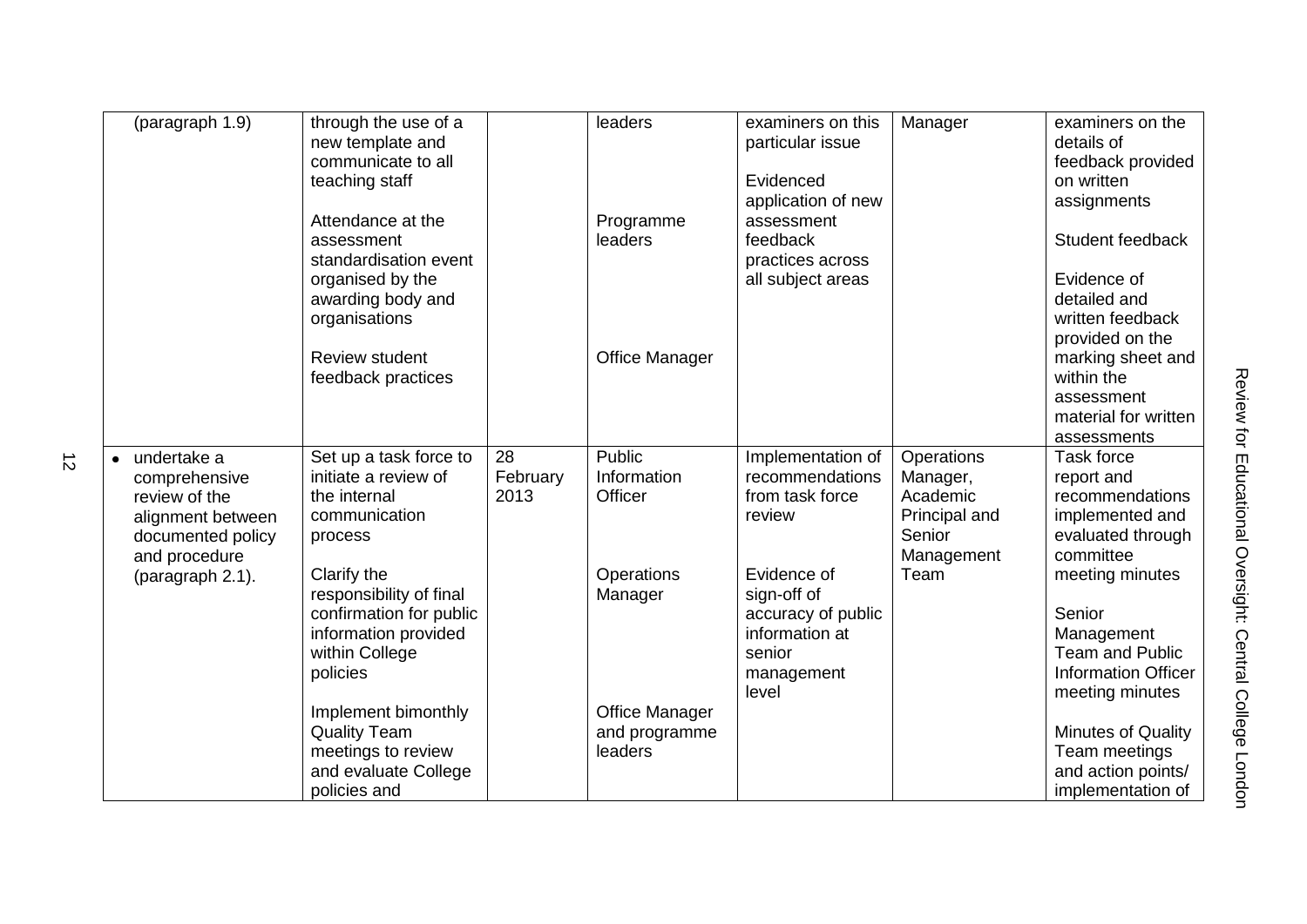|                                                                                                     | procedures against<br>the UK Quality Code<br>for Higher Education<br>to ensure alignment                                                                                                                                                                                   |                        |                                                   |                                                                                                                                                                            |                                                           | procedures of<br>measurements<br>against the UK<br>Quality Code for<br><b>Higher Education</b>         |
|-----------------------------------------------------------------------------------------------------|----------------------------------------------------------------------------------------------------------------------------------------------------------------------------------------------------------------------------------------------------------------------------|------------------------|---------------------------------------------------|----------------------------------------------------------------------------------------------------------------------------------------------------------------------------|-----------------------------------------------------------|--------------------------------------------------------------------------------------------------------|
| <b>Desirable</b>                                                                                    | <b>Action to be taken</b>                                                                                                                                                                                                                                                  | <b>Target</b><br>date  | <b>Action by</b>                                  | <b>Success</b><br>indicators                                                                                                                                               | <b>Reported to</b>                                        | <b>Evaluation</b>                                                                                      |
| The team considers<br>that it is <b>desirable</b> for<br>the provider to:                           |                                                                                                                                                                                                                                                                            |                        |                                                   |                                                                                                                                                                            |                                                           |                                                                                                        |
| • progress the<br>implementation of<br>structured recording<br>of meetings<br>(paragraph 1.2)       | Formulate clear<br>guidelines for the<br>formatting of meeting<br>records and<br>structuring action<br>points to be carried<br>out and followed up<br>Clarify responsibility<br>for the production of<br>minutes and for<br>checking the<br>accuracy of<br>meeting records | 30<br>November<br>2012 | Office Manager                                    | Meeting records<br>written in the<br>required<br>standardised<br>format and items<br>of information<br>Meeting records<br>stored in relevant<br>folders on<br>shared drive | <b>Operations</b><br>Manager and<br>Academic<br>Principal | Review samples<br>of meeting<br>minutes in the<br>next three months<br>by Senior<br>Management<br>Team |
| formalise procedures<br>for reporting and<br>responding to<br>external examiners<br>(paragraph 1.7) | Review policies<br>related to the use of<br>external examiners<br>Clarify the reporting<br>structure and<br>procedures to<br>external examiners in<br>the programme<br>committees                                                                                          | 30<br>November<br>2012 | Academic<br>Principal and<br>programme<br>leaders | Academic<br>Principal's<br>response to<br>external<br>examiners<br>according to<br>the policy<br>Satisfactory<br>feedback from<br>external                                 | Senior<br>Management<br>Team                              | Evidenced<br>response to<br>external<br>examiners<br>External<br>examiners'<br>feedback                |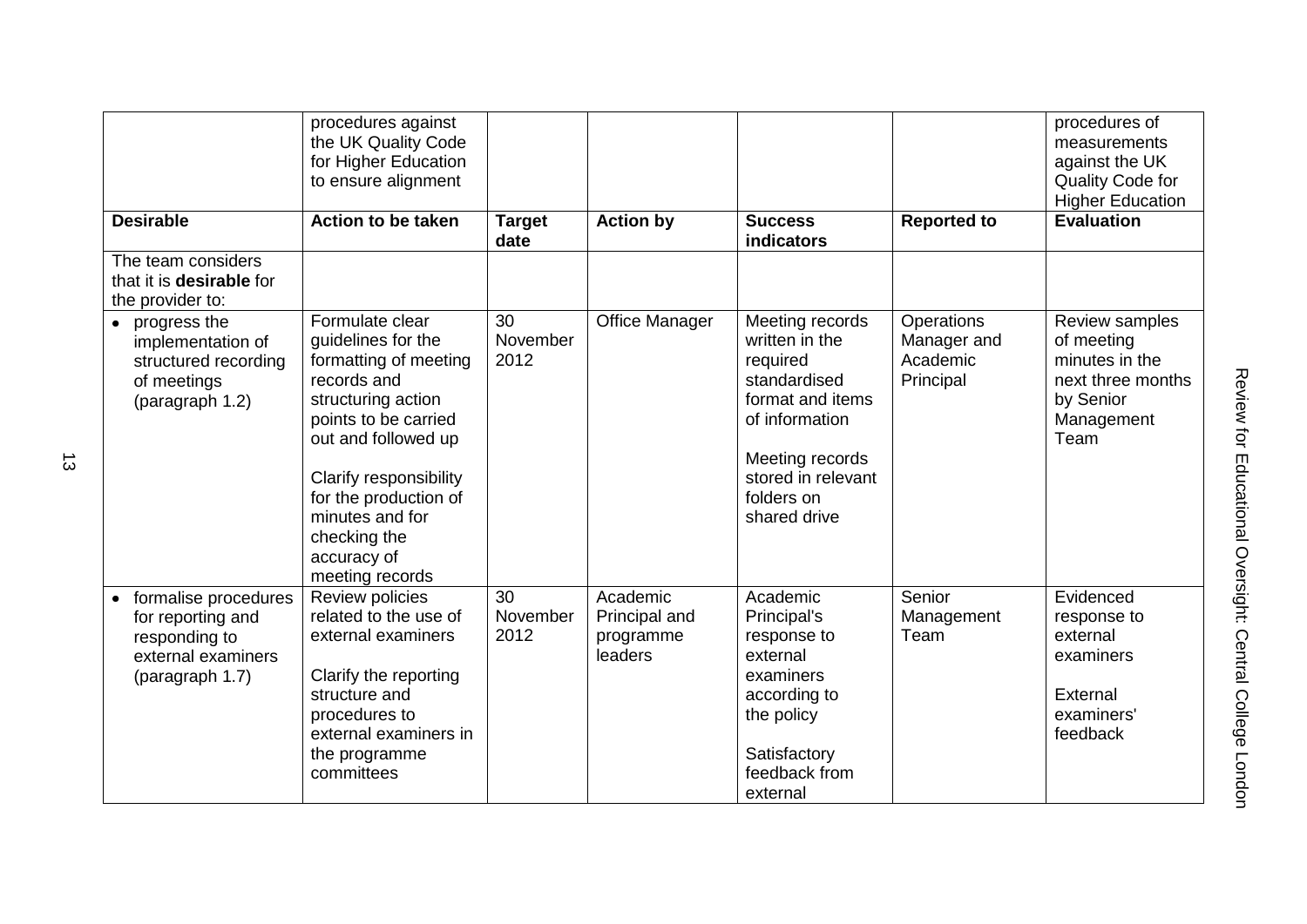| develop criteria for<br>lesson observations<br>(paragraph 2.4) | Update the<br>assessment policy in<br>all College public<br>information<br>Communicate to all<br>academic staff the<br>changes of<br>assessment policy<br>Evaluate the impact<br>of updated reporting<br>structure and<br>procedures on the<br>enhancement of<br>College academic<br>standards in the<br>January 2013 cohort<br>Research other<br>higher education<br>institutes' lesson<br>observation criteria<br>Invite external<br>examiners and<br>advisers' views of<br>the lesson<br>observation criteria<br>Develop pro forma for<br>use by staff | January<br>2013<br>30<br>January<br>2013 | Public<br>Information<br>Officer<br>Academic<br>Principal<br>Academic<br>Principal and<br>Operations<br>Manager<br>Academic<br>Principal | examiners<br>Completed<br>observation<br>criteria sheet<br>Implementation of<br>new pro forma<br>and use by staff | Senior<br>Management<br>Team | Staff feedback<br>Student feedback<br>Staff appraisal |
|----------------------------------------------------------------|-----------------------------------------------------------------------------------------------------------------------------------------------------------------------------------------------------------------------------------------------------------------------------------------------------------------------------------------------------------------------------------------------------------------------------------------------------------------------------------------------------------------------------------------------------------|------------------------------------------|------------------------------------------------------------------------------------------------------------------------------------------|-------------------------------------------------------------------------------------------------------------------|------------------------------|-------------------------------------------------------|
| consider the                                                   | Review the                                                                                                                                                                                                                                                                                                                                                                                                                                                                                                                                                | $\overline{28}$                          | Academic                                                                                                                                 | Sufficient                                                                                                        | Senior                       | Student feedback                                      |
| provision of                                                   | effectiveness and                                                                                                                                                                                                                                                                                                                                                                                                                                                                                                                                         | February                                 | Principal,                                                                                                                               | academic                                                                                                          | Management                   | <b>Student</b>                                        |
| appropriate library                                            | sufficiency of current<br>academic resources                                                                                                                                                                                                                                                                                                                                                                                                                                                                                                              | 2013                                     | programme                                                                                                                                | resources                                                                                                         | Team                         |                                                       |
| resources on the                                               |                                                                                                                                                                                                                                                                                                                                                                                                                                                                                                                                                           |                                          | leaders, Office                                                                                                                          | supporting                                                                                                        |                              | assessment                                            |

14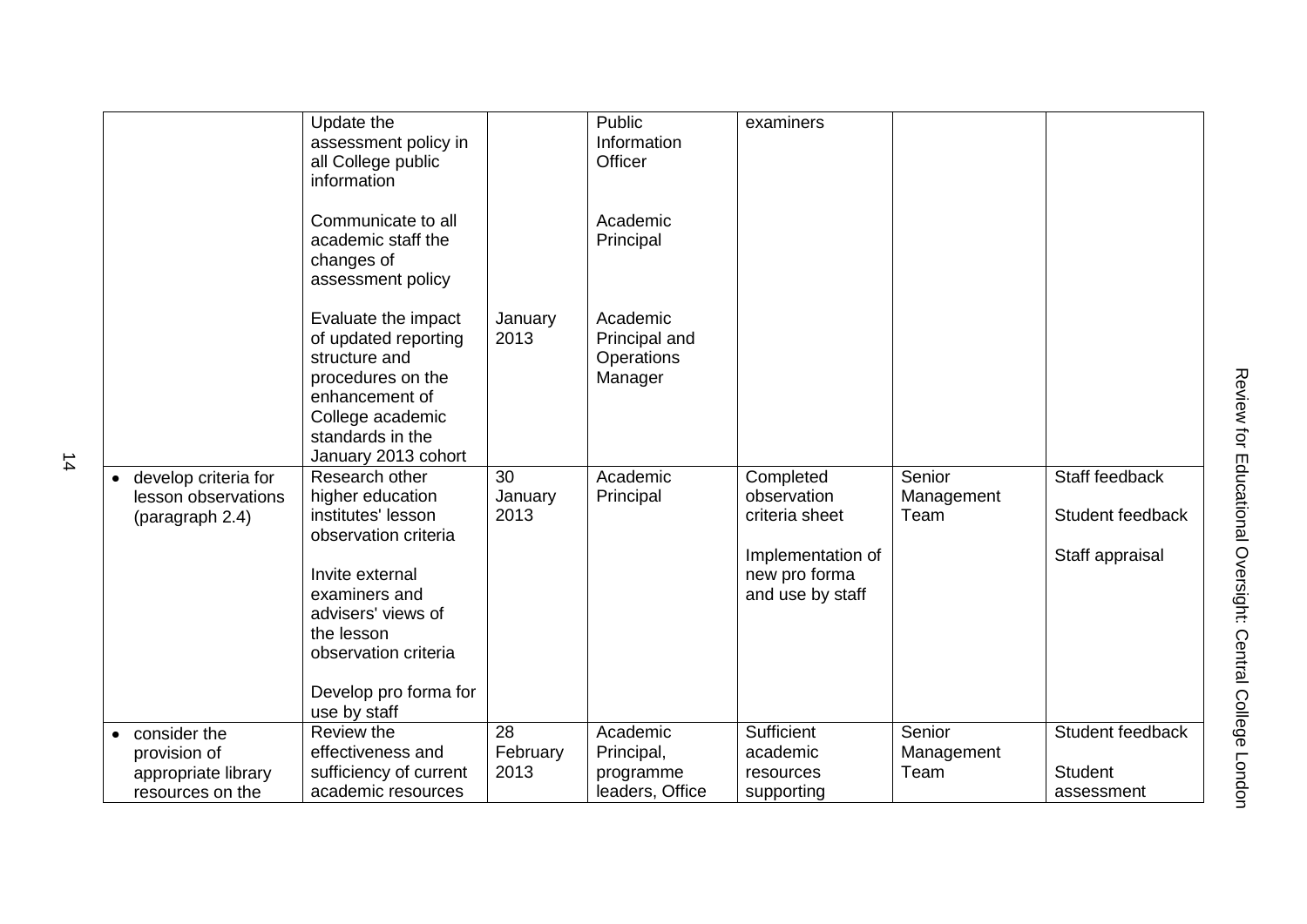| premises<br>(paragraph 2.13). | available to College<br>students                                  | Manager and<br>Operations<br>Manager | student learning<br>at the College | performance<br>Module delivery   |
|-------------------------------|-------------------------------------------------------------------|--------------------------------------|------------------------------------|----------------------------------|
|                               | Investigate the<br>resources required to<br>set up a mini library |                                      |                                    | and programme<br>delivery survey |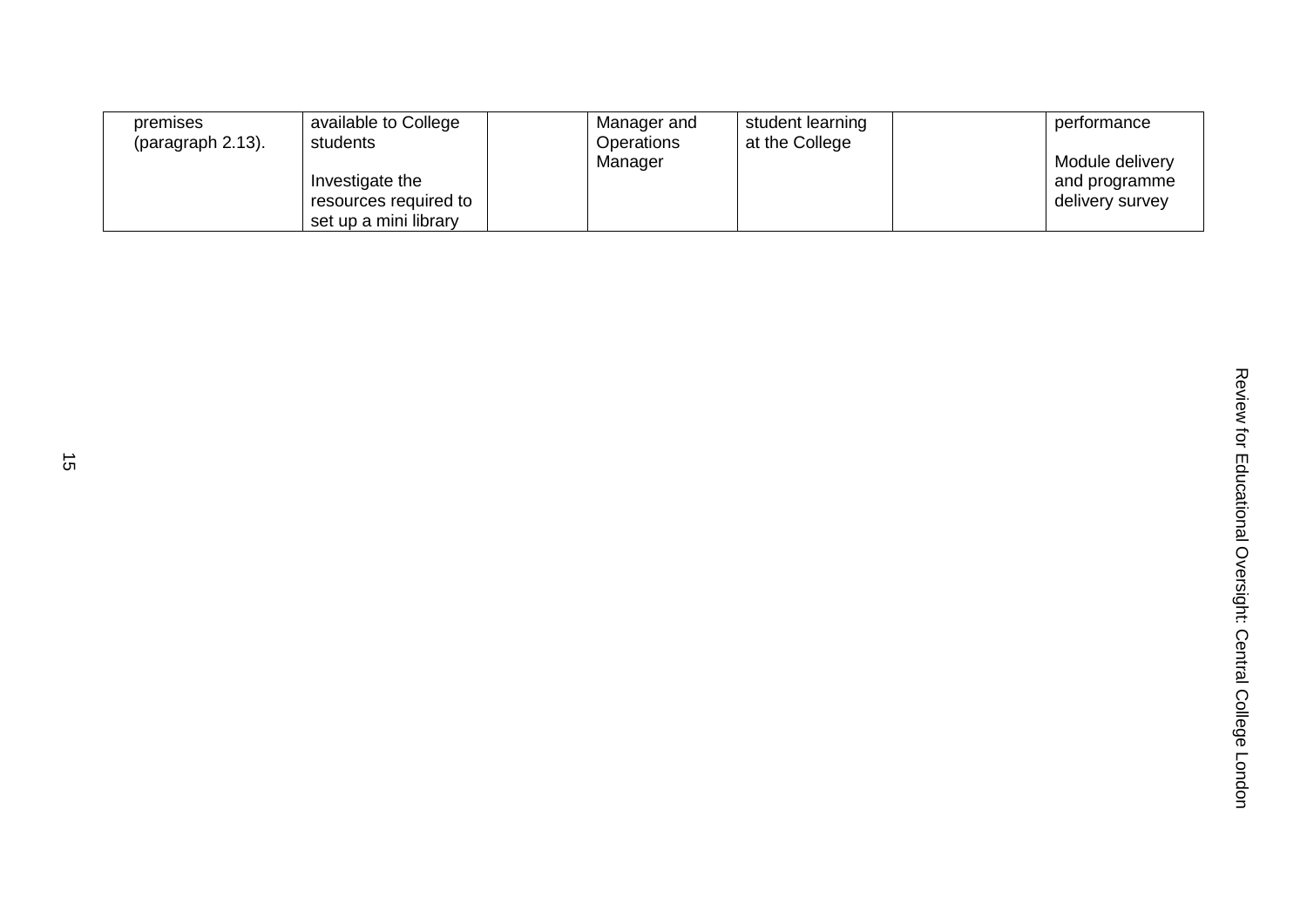# <span id="page-16-0"></span>**About QAA**

QAA is the Quality Assurance Agency for Higher Education. QAA's mission is to safeguard standards and improve the quality of UK higher education.

QAA's aims are to:

- meet students' needs and be valued by them
- safeguard standards in an increasingly diverse UK and international context  $\bullet$
- drive improvements in UK higher education  $\bullet$
- improve public understanding of higher education standards and quality.

QAA conducts reviews of higher education institutions and publishes reports on the findings. QAA also publishes a range of guidance documents to help safeguard standards and improve quality.

More information about the work of QAA is available at: [www.qaa.ac.uk.](http://www.qaa.ac.uk/)

<span id="page-16-1"></span>More detail about Review for Educational Oversight can be found at: [www.qaa.ac.uk/institutionreports/types-of-review/tier-4.](http://www.qaa.ac.uk/institutionreports/types-of-review/tier-4)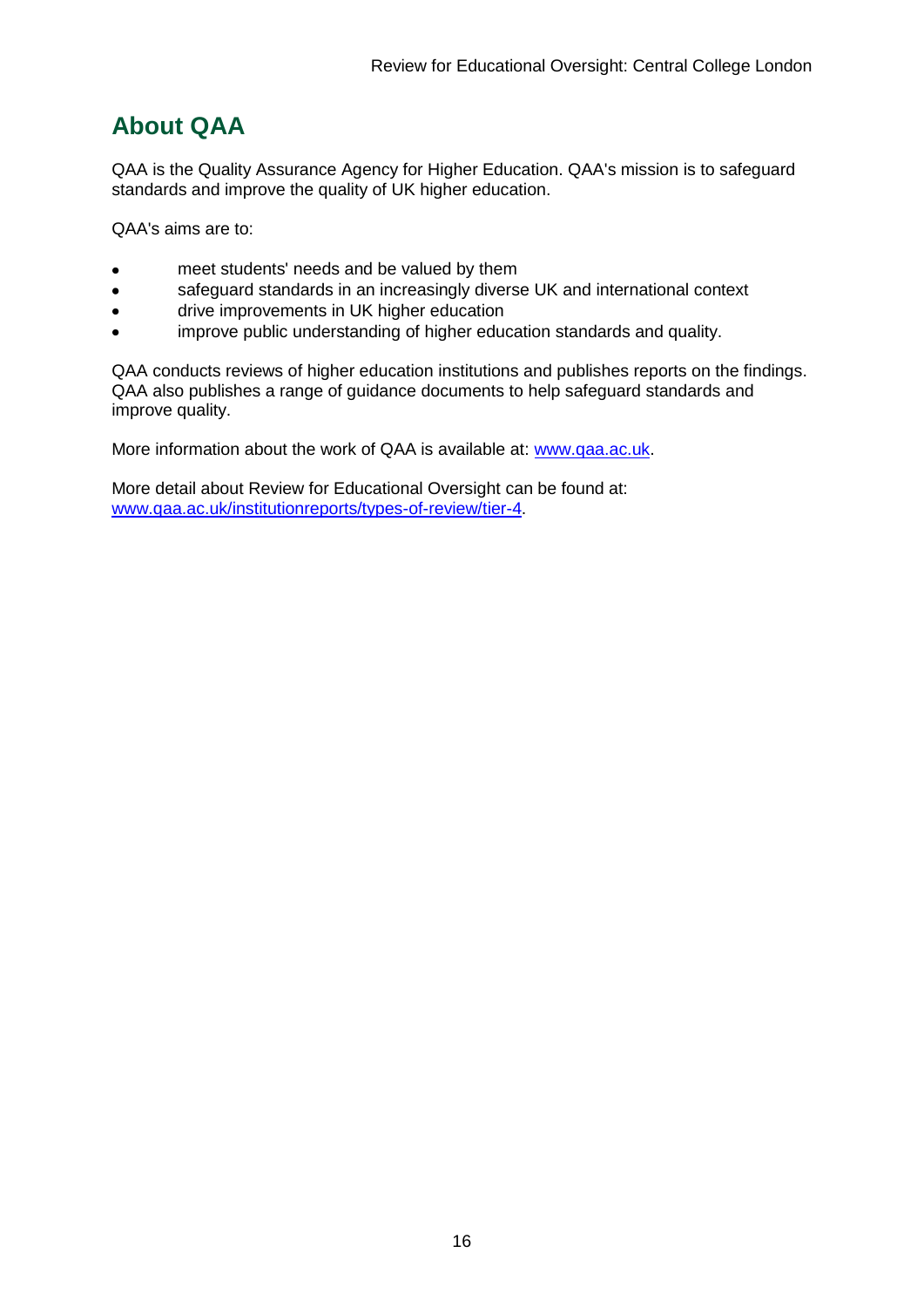# **Glossary**

This glossary explains terms used in this report. You can find a fuller glossary at: [www.qaa.ac.uk/aboutus/glossary.](http://www.qaa.ac.uk/aboutus/glossary) Formal definitions of key terms can be found in the *[Review for Educational Oversight: Handbook](http://www.qaa.ac.uk/Publications/InformationAndGuidance/Pages/REO-handbook.aspx)*<sup>4</sup>

**Academic Infrastructure** Guidance developed and agreed by the higher education community and published by QAA, which is used by institutions to ensure that their courses meet national expectations for academic standards and that students have access to a suitable environment for learning (academic quality). It consists of four groups of reference points: the **frameworks for higher education qualifications**, the **subject benchmark statements**, the **programme specifications** and the **[Code of practice](http://www.qaa.ac.uk/AboutUs/glossary/Pages/glossary-c.aspx#c2)**. Work is underway (2011-12) to revise the Academic Infrastructure as the UK [Quality Code](http://www.qaa.ac.uk/AboutUs/glossary/Pages/glossary-q.aspx#q5) for Higher Education.

**academic quality** A comprehensive term referring to how, and how well, institutions manage teaching and learning opportunities to help students progress and succeed.

**academic standards** The standards set and maintained by institutions for their courses and expected for their awards. See also **threshold academic standard**.

**awarding body** A body with the authority to award academic qualifications located on the **framework for higher education qualifications**, such as diplomas or degrees.

**awarding organisation** An organisation with the authority to award academic qualifications located on the Qualifications and Credit Framework for England and Northern Ireland (these qualifications are at levels 1 to 8, with levels 4 and above being classed as 'higher education').

**Code of practice** *The Code of practice for the assurance of academic quality and standards in higher education*, published by QAA: a set of interrelated documents giving guidance for higher education institutions.

**designated body** An organisation that has been formally appointed to perform a particular function.

**differentiated judgements** In a Review for Educational Oversight, separate judgements respectively for the provision validated by separate awarding bodies.

**enhancement** Taking deliberate steps at institutional level to improve the quality of **[learning](http://www.qaa.ac.uk/aboutus/glossary/pages/glossary-l.aspx#l1)  [opportunities](http://www.qaa.ac.uk/aboutus/glossary/pages/glossary-l.aspx#l1)**. It is used as a technical term in QAA's audit and review processes.

**feature of good practice** A positive aspect of the way a higher education institution manages quality and standards, which may be seen as exemplary to others.

**framework** A published formal structure. See also **framework for higher education qualifications**.

**framework for higher education qualifications** A published formal structure that identifies a hierarchy of national qualification levels and describes the general achievement expected of holders of the main qualification types at each level, thus assisting higher education providers in maintaining academic standards. QAA publishes the following frameworks:

[www.qaa.ac.uk/publications/informationandguidance/pages/reo-handbook.aspx.](http://www.qaa.ac.uk/publications/informationandguidance/pages/reo-handbook.aspx)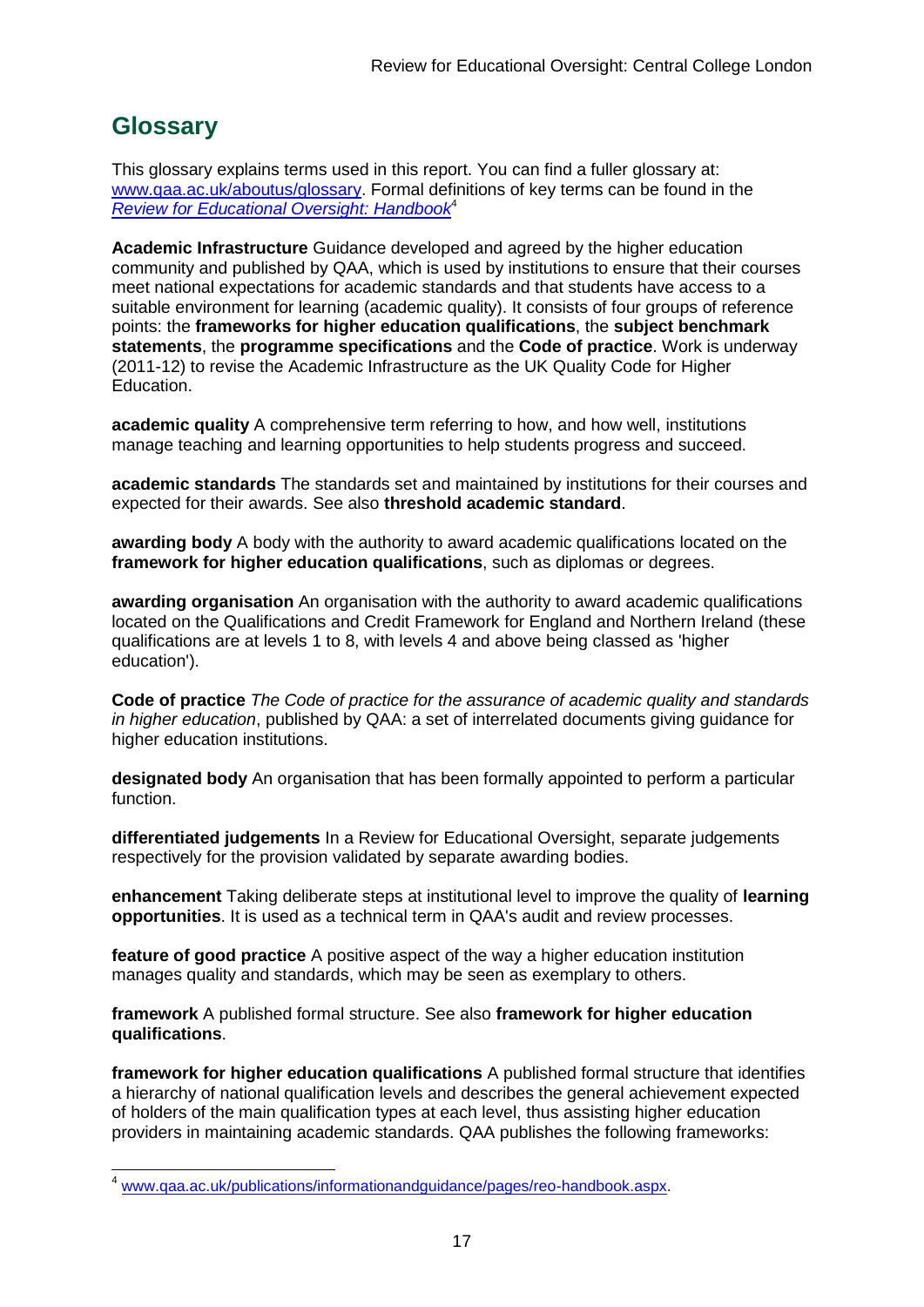*The framework for higher education qualifications in England, Wales and Northern Ireland* (FHEQ) and *The framework for qualifications of higher education institutions in Scotland*.

**highly trusted sponsor** An education provider that the UK government trusts to admit migrant students from overseas, according to Tier 4 of the UK Border Agency's points-based immigration system. Higher education providers wishing to obtain this status must undergo a successful review by QAA.

**learning opportunities** The provision made for students' learning, including planned **[programmes of study](http://newlive.qaa.ac.uk/aboutus/glossary/pages/glossary-p.aspx#p12)**, teaching, assessment, academic and personal support, resources (such as libraries and information systems, laboratories or studios) and staff development.

**learning outcome** What a learner is expected to know, understand and/or be able to demonstrate after completing a process of learning.

**operational definition** A formal definition of a term, which establishes exactly what QAA means when using it in reports.

**programme (of study)** An approved course of study which provides a coherent learning experience and normally leads to a qualification.

**programme specifications** Published statements about the intended **[learning outcomes](http://newlive.qaa.ac.uk/aboutus/glossary/pages/glossary-l.aspx#l2)** of **programmes of study**, containing information about teaching and learning methods, support and assessment methods, and how individual units relate to levels of achievement.

**provider** An institution that offers courses of higher education, typically on behalf of a separate **awarding body or organisation**. In the context of REO, the term means an independent college.

**public information** Information that is freely available to the public (sometimes referred to as being 'in the public domain').

**reference points** Statements and other publications that establish criteria against which performance can be measured. Internal reference points may be used by providers for purposes of self-regulation; external ones are used and accepted throughout the higher education community for the checking of standards and quality.

#### **quality** See **academic quality**.

**subject benchmark statement** A published statement that sets out what knowledge, understanding, abilities and skills are expected of those graduating in each of the main subject areas (mostly applying to [bachelor's degrees\)](http://newlive.qaa.ac.uk/aboutus/glossary/pages/glossary-b/aspx#b1), and explains what gives that particular discipline its coherence and identity.

**threshold academic standard** The minimum standard that a student should reach in order to gain a particular qualification or award, as set out in the **[subject benchmark statements](http://newlive.qaa.ac.uk/aboutus/glossary/pages/glossary-s.aspx#s7)** and national [qualifications frameworks.](http://newlive.qaa.ac.uk/aboutus/glossary/pages/glossary-q.aspx#q3) Threshold standards are distinct from the standards of performance that students need to achieve in order to gain any particular class of award, for example a first-class bachelor's degree. See also **[academic standard](http://newlive.qaa.ac.uk/aboutus/glossary/pages/glossary-a.aspx#a3)**.

**widening participation** Increasing the involvement in higher education of people from a wider range of backgrounds.